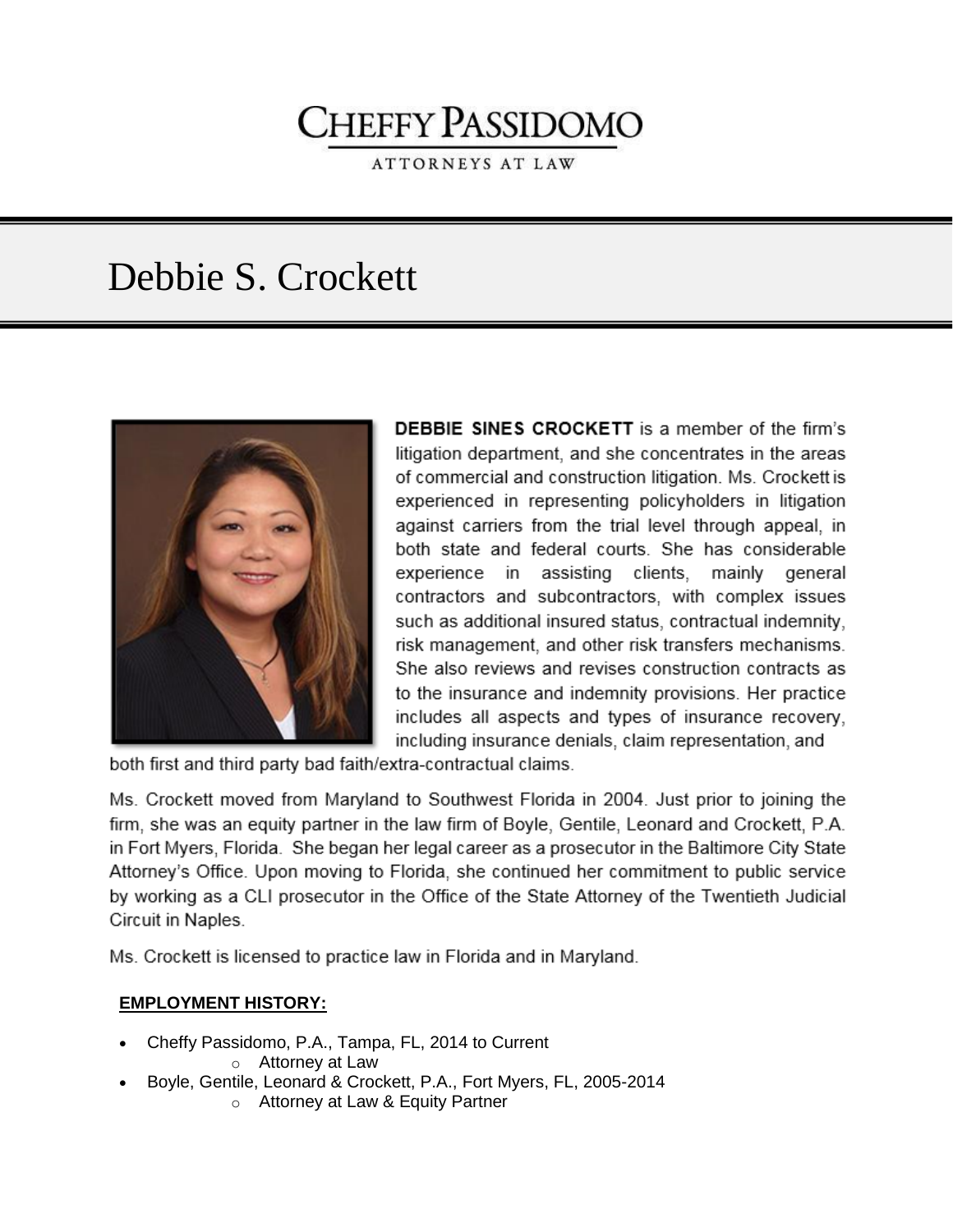- Twentieth Judicial Circuit State Attorney's Office, Naples, FL, 2004-2005 o CLI Assistant State Attorney
- Baltimore City State's Attorney's Office, Baltimore, MD, 2002-2004
	- o Assistant State's Attorney & Trainer
- Baltimore Development Corporation, Baltimore, MD, 2000-2002
	- o Economic Development Officer
- Office of Baltimore City Council President, Sheila Dixon, Baltimore, MD, 1999-2000 o Director of Community Outreach – Senior Staff
- Office of the Baltimore City Public Defender, Baltimore, MD, 1998
	- o Rule 16 Student Attorney
- Maryland Governor's Office on Asian Pacific American Affairs, Baltimore, MD, 1997 o Student Research Assistant
- Maryland State Delegate Gilbert J. Genn, District 16, Annapolis MD, 1996
	- o Legislative Aide/Intern

# **EDUCATION:**

- Juris Doctorate [University of Baltimore School of Law,](http://law.ubalt.edu/index.cfm) January 1999
- Bachelor of Arts Political Science, [Salisbury University,](http://www.salisbury.edu/) May 1996

# **BAR ADMISSIONS:**

- [State of Florida,](http://www.flabar.org/) 2007
- [State of Maryland,](http://www.msba.org/) 2001
- United States Supreme Court
- United States Court Of Appeals Eleventh Circuit
- United States District Court [–](http://www.flsd.uscourts.gov/) Northern District of Florida
- [United States District Court –](http://www.flmd.uscourts.gov/) Middle District of Florida
- [United States District Court –](http://www.flsd.uscourts.gov/) Southern District of Florida

# **BAR MEMBERSHIPS & ACTIVITIES:**

- American Bar Association
	- o Tort Trial and Insurance Practice Section
		- Member 2016-current
- The Florida Bar
	- o Standing Committee on the Florida Civil Procedure Rules
		- Member July 1, 2016 to June 30, 2019
	- o Trial Lawyers Section
		- **Member 2007 to current**
	- o Appellate Practice Section
		- Member 2014 to current
	- o Real Property, Probate & Trust Law Section (RPPTL)
		- **Member 2016 to current**
		- **Insurance & Surety Committee**
		- **Construction Law Committee**
- Maryland State Bar Association
- National Asian Pacific Bar Association (NAPABA)
	- o Insurance Law Substantive Law Committee
		- Co-Chair June 2016-current
		- o Solo and Small Firm Network (SSF)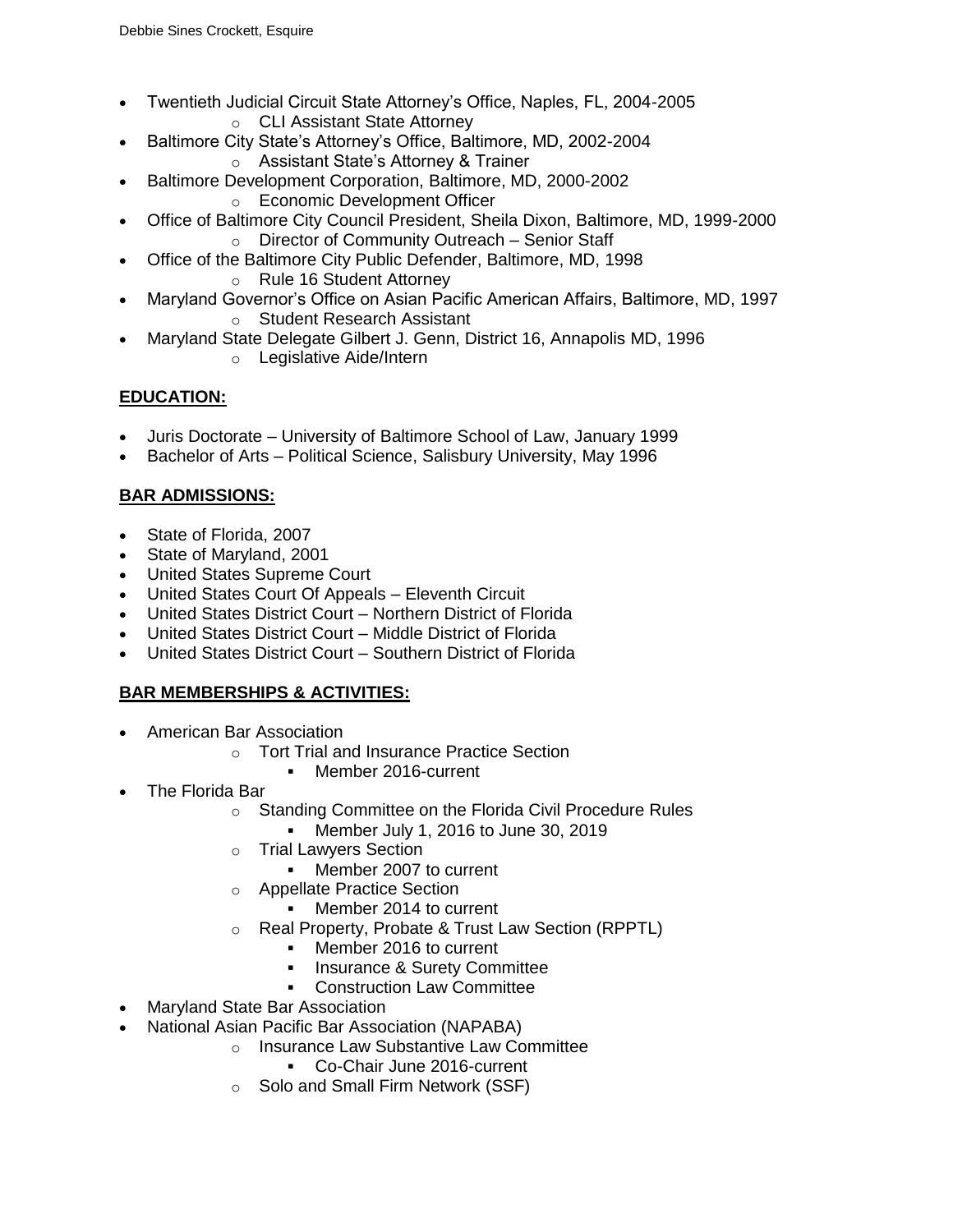- Member 2015 to current
- Chair of SSF Bootcamp CLE Panel 2016: "The Muscular Side of Arbitration – How Solo and Small Firms Can Leverage the Unique Tools and Flexibility in Arbitration to Manage Cost and Efficiency of Dispute Resolution"
- Hillsborough County Bar Association (HCBA)
	- o Community Service Committee
		- Member 2016 to current
		- o Construction Law Section
			- Member 2013 to current
		- o Diversity Committee
			- Member 2015 to current
		- o Appellate Section
			- **Member 2015 to current**
		- o Trial & Litigation Section
			- Member 2015 to current
- Asian Pacific American Bar Association of Tampa Bay
	- o Board Member 2016 to current
	- o Representative to the Florida Thirteenth Judicial Circuit Professionalism Committee 2016 to current
- Tampa Bay Inn of Court
	- o Member 2015 to current
- St. Petersburg Bar Association
	- o Member 2015 to current
- Carrollwood Bar Association
	- o Member 2016 to current
- Florida Association for Women Lawyers
	- o Member 2013 to current
- Collier County Association for Women Lawyers
	- o Member 2015 to current
- Hillsborough Association for Women Lawyers
	- o Member 2014 to current
- Lee County Bar Association
	- o Member 2007 to current
- Collier County Bar Association
	- $\circ$  Member 2010 to current

# **OTHER ACTIVITIES:**

- Hillsborough County Board of County Commissioners (Florida)
	- o Administrative Hearing Officer (volunteer) 2016 to current
- Pinellas County (Florida) Housing Authority
	- o Administrative Hearing Officer (volunteer) 2016
- Associated Builders and Contractors, Inc. Florida Gulf Coast Chapter
	- o Member 2016 to current
- American Concrete Institute, Florida Suncoast Chapter
	- o Member 2016 to current
- Korean Cultural Foundation, Inc.
	- o Member 2015 to current